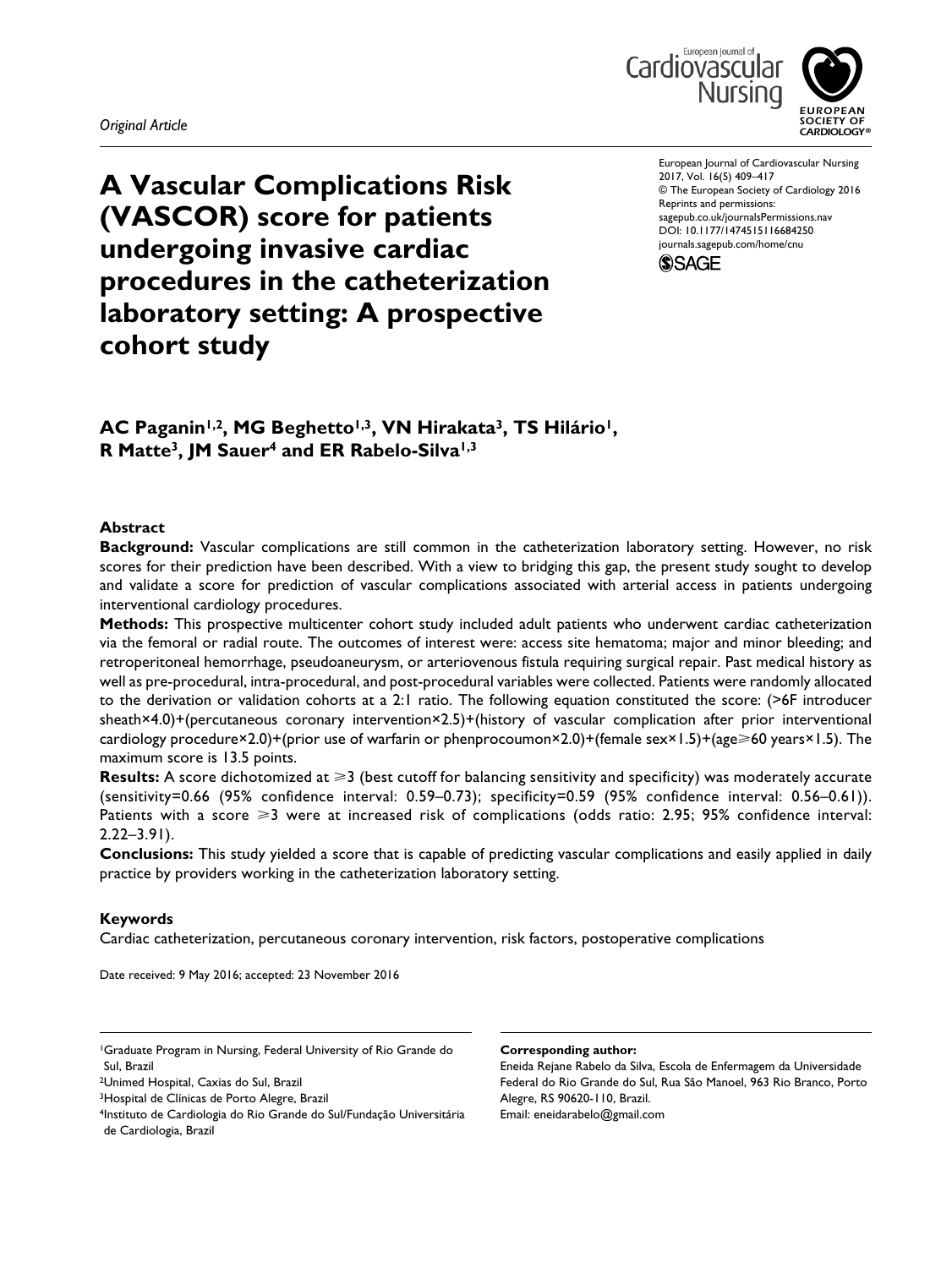## **Introduction**

The growing number of percutaneous procedures used to support diagnosis and treatment of cardiovascular diseases pose challenges to catheterization laboratory staff.1 The combination of more complex procedures and more potent antithrombotic regimen carries the potential for increased risk of complications in patients undergoing invasive procedures.2

With advancing and increasingly in-depth knowledge about complications and patient characteristics, a need has arisen to identify predictors of these events; namely, by developing specific risk scores for patients undergoing percutaneous cardiac procedures.3–5

Variables such as age, female sex, hemodynamic instability with shock, creatinine, ejection fraction  $\leq 20\%$ , myocardial infarction at <24 h, pre-procedural cardiogenic shock, congestive heart failure at admission, renal impairment requiring dialysis, and presence of peripheral vascular disease are associated with higher risk.4,5 In addition to these in-hospital mortality scores, the Can Rapid risk stratification of Unstable angina patients Suppress ADverse outcomes with Early implementation of the American College of Cardiology/American Heart Association (ACC/AHA) guidelines (CRUSADE) risk score identified eight independent predictors of major bleeding (documented retroperitoneal bleed or intracranial hemorrhage): baseline hematocrit<36%, creatinine clearance, heart rate, female sex, signs of congestive heart failure, prior vascular disease, diabetes, and systolic blood pressure  $\leq 110$  or  $\geq 180$  mm Hg.<sup>6.7</sup>

Although independent factors associated with development of vascular complications have been reported in the literature,<sup>2,8</sup> to date, these have not yet been summarized in a single, factor-weighted score for prediction of risk of access-related complications in patients undergoing interventional cardiology procedures.

Within this context, the present study was designed to develop and validate a risk score for occurrence of vascular complications in patients undergoing diagnostic or therapeutic invasive cardiac procedures in a catheterization laboratory setting. The developed risk score can contribute substantially to a targeted clinical evaluation at the time of patient admission to the catheterization laboratory, with a view to early identification of risk characteristics and implementation of safety measures to reduce the rate of complications. By enabling identification of high-risk patients who may require closer monitoring, the risk score may also provide safety benefits to patients and to care staff.

### **Methods**

#### *Study design*

This was a prospective, multicenter cohort study.

# *Setting*

This study was conducted at three facilities with catheterization laboratories located in Southern Brazil, from October 2012–March 2014. The first facility, a private hospital located in the second-largest city of the state of Rio Grande do Sul, is a regional referral center for cardiology. It has a single catheterization suite and performs approximately 110 procedures per month. The second study center is a large public teaching hospital, located in the state capital of Porto Alegre, has three catheterization suites and a procedure volume of approximately 280 per month. The third study center, a university-affiliated specialty heart hospital also located in the state capital, largely caters to patients from the publicly funded health system and performs approximately 1000 interventional cardiology procedures per month at a four-suite catheterization laboratory. As the latter two facilities host residency programs in interventional cardiology, resident physicians are also involved in procedures, although always under direct supervision.

All patients invited to take part in the study provided written informed consent for participation. All individuals involved in research aspects signed a data use agreement. The ethical and methodological aspects of the study were approved by all relevant review boards.

#### *Participants*

The sample included adults (age $\geq 18$  years) of both sexes who underwent cardiac catheterization or percutaneous coronary intervention (PCI), electively or urgently, via the femoral or radial route. Patients who were not clinically or mentally fit to sign an informed consent form and had no legal guardian present at the time of the interview were excluded. Using a convenience sampling strategy, all potentially eligible patients were invited to take part in the study. There was no stratification; all potential patients from the three study centers were enrolled consecutively.

The study was preceded by training of all research assistants. The team comprised four nursing students, who worked under the direct supervision of specialist cardiac care nurses from each study center. All of these nurse supervisors had experience in the field of interventional cardiology.

The first step of data collection was an analysis of interrater agreement between the investigator nurses and the specialist cardiac care nurses, measured by means of the kappa coefficient or Prevalence and Bias Adjusted Kappa (PABAK) – ordinal scale.

After agreement had been checked, a team training activity was carried out to standardize the next steps of data collection: (a) approaching potential participants; (b) obtaining informed consent; (c) the actual data collection process; (d) outcome assessment and monitoring; and (e)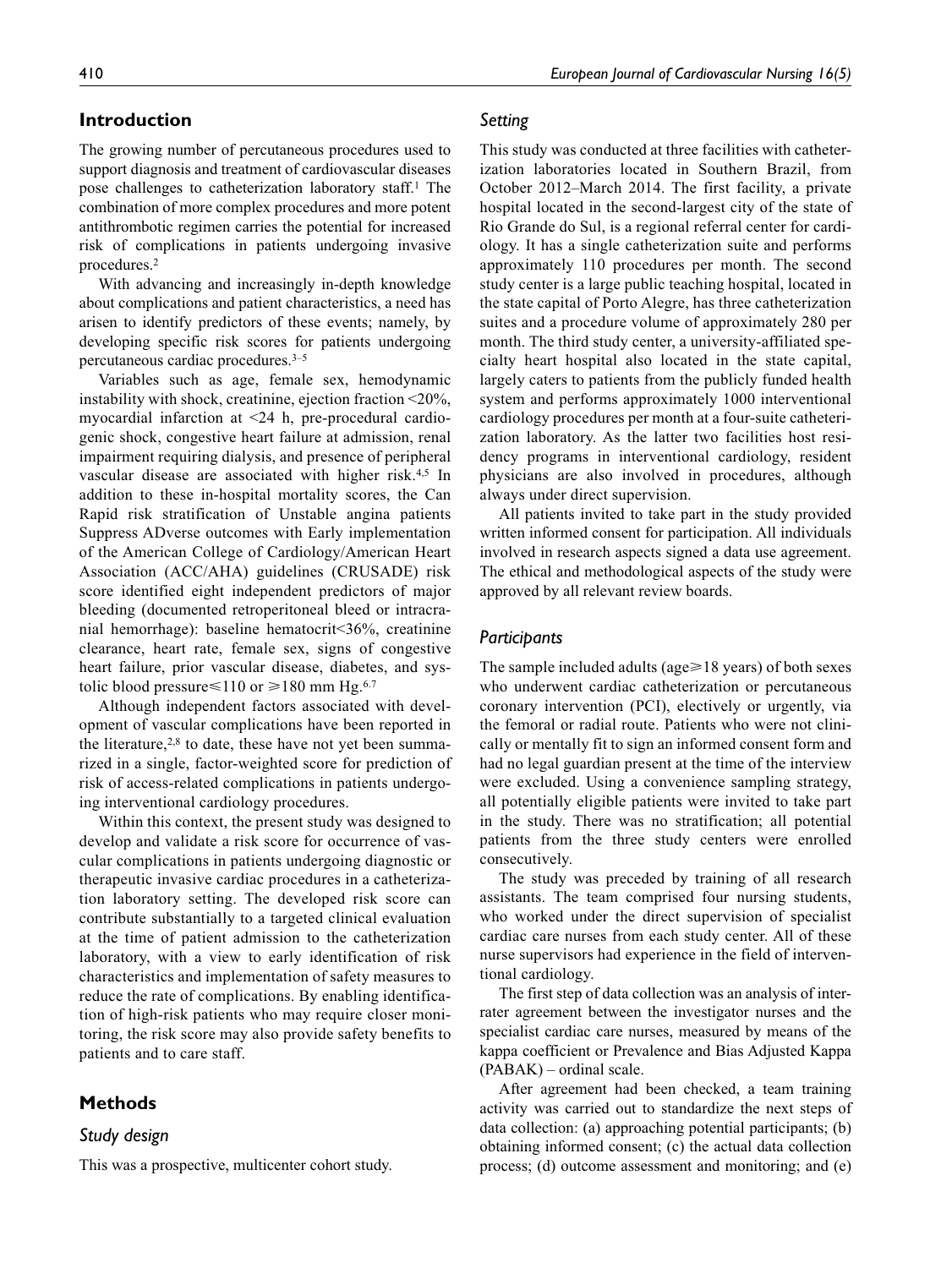outcome recording in the research instruments. All data collection instruments were checked for proper completion by a supervising research nurse.

All patients had their arterial access site carefully inspected during their recovery suite stay for 6 h after the procedure. In patients who remained hospitalized, the access site was reinspected for complications 24 h and 48 h after the procedure. Those discharged home were instructed to inspect the access site themselves for any visible or palpable signs of complications; these instructions were provided both to patients and to their caregivers. Patients were also given a telephone number to call and a brochure explaining red flags of potential complications, and were instructed to return to the facility in case any of these complications developed. No patient contacted the study facilities to report complications. There was no follow-up after hospital discharge.

#### *Outcomes and covariates*

The same data collection instrument, designed to collect information on demographic variables, past medical history, and pre-procedural, intra-procedural, and postprocedural variables, was used for participants in all three centers. Data were obtained from patients themselves, from the care team, and from a chart review. The potential predictors of vascular complications evaluated were identified through a review of the interventional cardiology literature.<sup>2,3,5,8,9</sup>

The following were considered as vascular complications (study endpoints): (a) access site hematoma, graded in accordance with the ACC classification (large if  $\geq 10$ ) cm, small if  $\leq 10$  cm);<sup>9</sup> (b) major bleeding, based on the adapted CRUSADE criteria<sup>6</sup> and on generic criteria for hemodynamic instability, defined as: documented retroperitoneal bleed (not requiring surgical repair) and any red blood cell transfusion with witnessed bleed. Major bleeding also included any bleeding which caused hemodynamic instability, defined as: uncontrolled hypertension or hypotension, tachycardia, bradycardia, or oxygen desaturation from baseline. Other bleeds not causing hemodynamic instability were considered minor; and (c) retroperitoneal hemorrhage, pseudoaneurysm, or arteriovenous fistula formation requiring surgical repair.

## *Sample size*

We followed the recommendation of Flecher et al.<sup>10</sup> to include 10 outcomes for each variable inserted in the multivariate model. On the basis of a historical average vascular complication rate of  $3.7\%$ , we calculated that 2703 patients would have to be enrolled for 100 outcome events to occur, a number used to estimate the derivation cohort (two-thirds of patients). However, in a preliminary (interim) analysis, we observed a higher incidence of complications and thus decided to reduce the sample size without loss of sampling power.

#### *Statistical analysis*

Statistical analyses were carried out in SPSS (Statistical Package for the Social Sciences) Version 22.0 (IBM Corp., Armonk, New York, USA). Comparisons between cohorts (to establish the similarity of patients in the two cohorts) and between groups of patients with and without the events of interest were performed by means of the Pearson chisquared  $(\chi^2)$  test for categorical variables and the Student *t*-test or Mann–Whitney *U* test for continuous variables, as appropriate. Continuous variables were tested for normality using the Kolmogorov-Smirnov and Shapiro-Wilk tests. The kappa or PABAK coefficients were used to assess inter-rater agreement.

After completion of the data collection stage, two-thirds of participants were randomly allocated to constitute the derivation cohort, using the *select cases* command in SPSS. The remaining participants made up the validation cohort. Taking the multicenter design of the study into account, we performed all statistical analyses by using generalized estimation equations, with each center as cluster units. For score derivation, a univariate logistic regression was carried out, in which those variables with a *p*-value<0.25 (Wald's test) were selected for inclusion in the multivariate logistic regression models. Multicollinearity between variables was tested with the variance inflation factor (VIF). Starting with the highest *p=*value, the variables were removed one at a time until only variables with *p*<0.05 remained in the final models. Receiver-operating characteristic (ROC) curves were plotted and C-statistics were calculated. After selecting the model with the best performance, point values were assigned to each risk factor according to the odds ratios (ORs) obtained from logistic regression, rounding off to the nearest integer. The model was then tested in the validation cohort and the predictive properties of the score (sensitivity, specificity, positive and negative likelihood ratios, and positive and negative post-test probability), as well as OR values with 95% confidence intervals, were calculated at the selected cutoff points using the Computer Programs for Epidemiologists: WINPEPI v. 11.29 software.

# **Results**

A total of 2696 patients were enrolled: 896 from Hospital A, 542 from Hospital B, and 1258 from Hospital C. Analysis of inter-rater agreement revealed consistency in all assessments (*n*=109) of vascular complications classified as small hematoma (<10 cm), large hematoma ( $\geq 10$ cm), and stable bleeding, including regarding hematoma size (kappa=1). As for the remaining vascular complications (unstable bleeding, pseudoaneurysm, retroperitoneal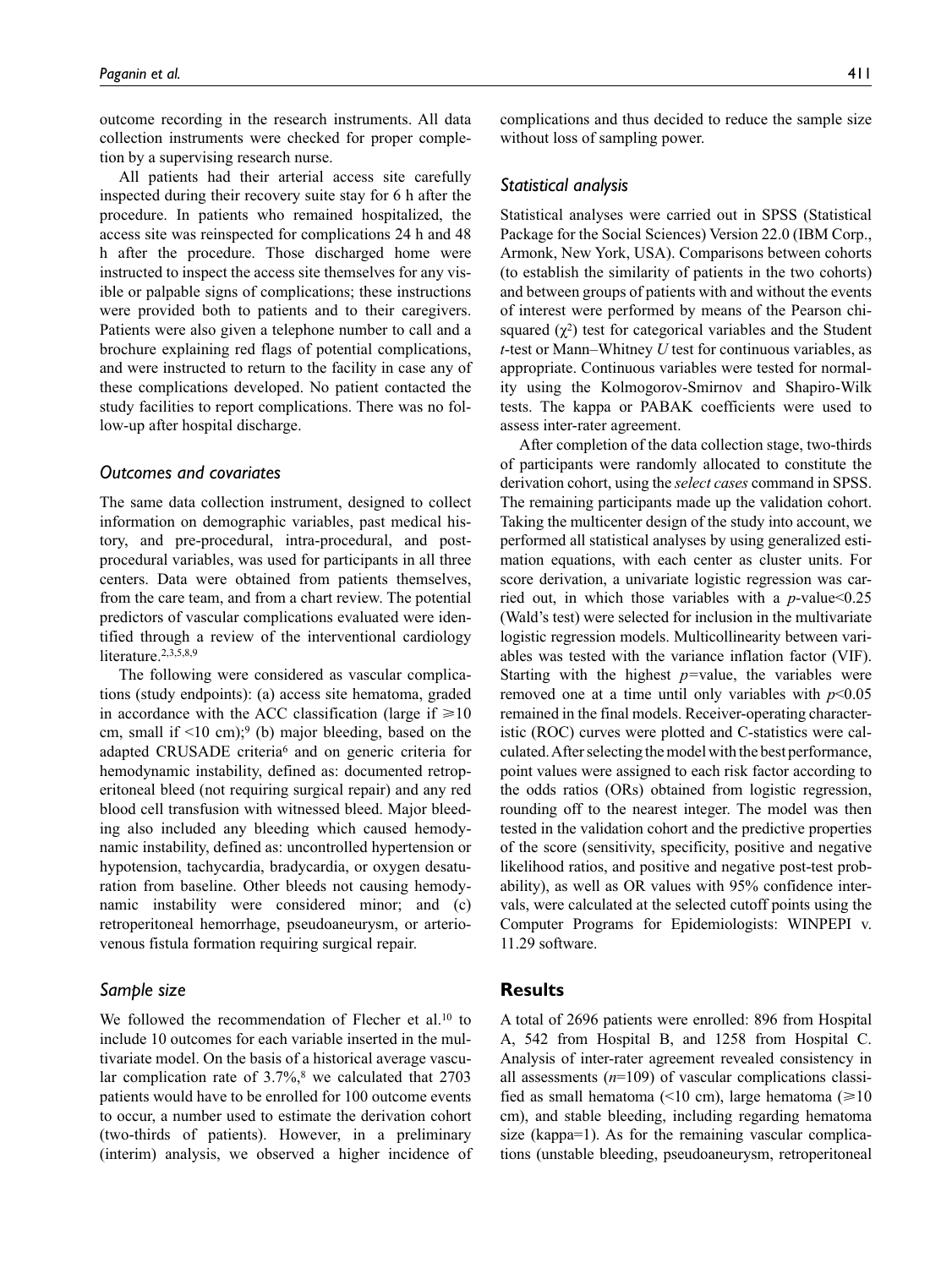hematoma, arteriovenous fistula), all nurses agreed on their absence (PABAK=1).

Of the 2696 patients enrolled, 237 developed one or more vascular complications (8.8%). The total number of such complications was 264, distributed as follows: hematoma<10 cm  $(n=135)$ , stable bleeding  $(n=86)$ , hematoma $\geq 10$  cm ( $n=32$ ), and unstable bleeding ( $n=11$ ). There were no cases of retroperitoneal hematoma, pseudoaneurysm, or arteriovenous fistula. Only five patients (0.2%) had received a glycoprotein IIb/IIIa inhibitor (abciximab). None received tirofiban.

Access was obtained via the femoral route in 1485 patients (55%) and via the radial route in 1207 (45%). Hemostasis was achieved by manual compression in 1036 patients (38.5%), radial compression with a simple Tensoplast compression bandage dressing in 850 (31.5%), mechanical compression devices in 475 (17.6%), and radial compression devices in 335 (12.4%).

Among the demographic, clinical, pre-procedural, intra-procedural, and post-procedural variables collected in addition to the outcomes of interest, only the proportion of patients with hypertension was different between cohorts (approximately 4% greater in the validation cohort, *p*=0.009). All other variables were homogeneously distributed between cohorts (Table 1).

Univariate analysis of the derivation cohort (Tables 2 and 3) identified the following as potential risk factors for vascular complications ( $p$ <0.05): (a) age  $\geq 60$  years; (b) female sex; (c) body mass index (BMI); (d) PCI procedure; (e) history of coronary artery disease; (f) prior interventional cardiology procedures; (g) history of vascular complications after prior interventional cardiology procedures; (h) peripheral artery disease; (i) dyslipidemia; (j) prior anticoagulation; (k) antiplatelet therapy; (l) heparin group antithrombotic therapy; (m) intra-procedural heparin administration; and (n) large-bore introducer sheath. However, for modeling purposes, an additional 13 variables with  $p<0.25$  were included, for a total of 27 variables at the start of multivariate modeling.

After adjustment for confounding variables, the following were identified as independent risk factors for vascular complications: >6F introducer sheath, PCI procedure, history of vascular complication after prior interventional cardiology procedure, prior use of warfarin (Marevan) or phenprocoumon (Marcoumar) anticoagulant, female sex, and age $\geq 60$  years (Table 4).

Adjusted ORs were rounded to the nearest 0.5 to constitute the weight of each variable in the model. Therefore, patients in whom a >6F introducer sheath was used, for instance, were assigned 4.0 points, whereas those aged  $\geq 60$  years were assigned 1.5 points. The highest possible score obtainable by adding each variable was 13.5 points, according to the derived equation, where:

Vascular Complication Score=(>6F introducer sheath×4.0)+(PCI procedure×2.5)+(history of vascular complication after prior interventional cardiology procedure×2.0)+(prior use of warfarin (Marevan) or phenprocoumon (Marcoumar) anticoagulant×2.0)+(female  $sex\times1.5+(age \geq 60 years\times1.5)$ 

See Table 5.

In the derivation cohort, the score was moderately accurate for prediction of vascular complications; in the validation cohort, accuracy was slightly superior (Table 6). After testing different cutoff points, the optimal balance of sensitivity and specificity (maximizing sensitivity, in view of the intended use of the score) was achieved at  $\geq 3$ . The score was thus dichotomized at this cutoff point.

The incidence rates of complications in patients with a score  $\leq$ 3 and in those with a score  $\geq$ 3, in both the derivation and validation cohorts, are described below (Table 7). Comparative analysis of the risk of complications in the overall sample (*n*=2696) identified greater risk of vascular complications in patients with a score  $\geq 3$ . Findings were similar in the derivation cohort and in the validation cohort.

### **Discussion**

This was the first study conducted with the specific purpose of developing and validating a VAScular COmplications Risk (VASCOR) score for patients undergoing invasive cardiac procedures in a catheterization laboratory setting.

The rationale for combining complications was to facilitate applicability of the score in clinical practice in the catheterization lab setting. It bears noting that some of the outcomes of interest did not occur at all (pseudoaneurysm, retroperitoneal hematoma, arteriovenous fistula requiring surgical correction), and would thus warrant reassessment in future studies, while some occurred at very low rates (hematoma  $\geq 10$  cm and unstable bleeding). Nevertheless, the potential for critically adverse outcomes should these complications occur justifies their inclusion in this risk prediction score.

The results suggested that the independent variables predictive of risk were age  $\geq 60$ , female sex, PCI, warfarin or phenprocoumon therapy, a history of vascular complications after a prior interventional cardiology procedure, and use of a >6F introducer sheath. The last variable (>6F introducer) was associated with greater risk than any of the other variables alone.

As in the present study, female sex has been reported as a predictor of risk in other settings. An international case-control study that sought to investigate the relationship between sex and vascular complications in patients who underwent cardiac catheterization found that, on comparison of men versus women, BMI and size of the common femoral artery were only predictive of vascular complications in women. Lower BMI correlates with smaller common femoral artery diameter, and both factors are predictive of increased risk of vascular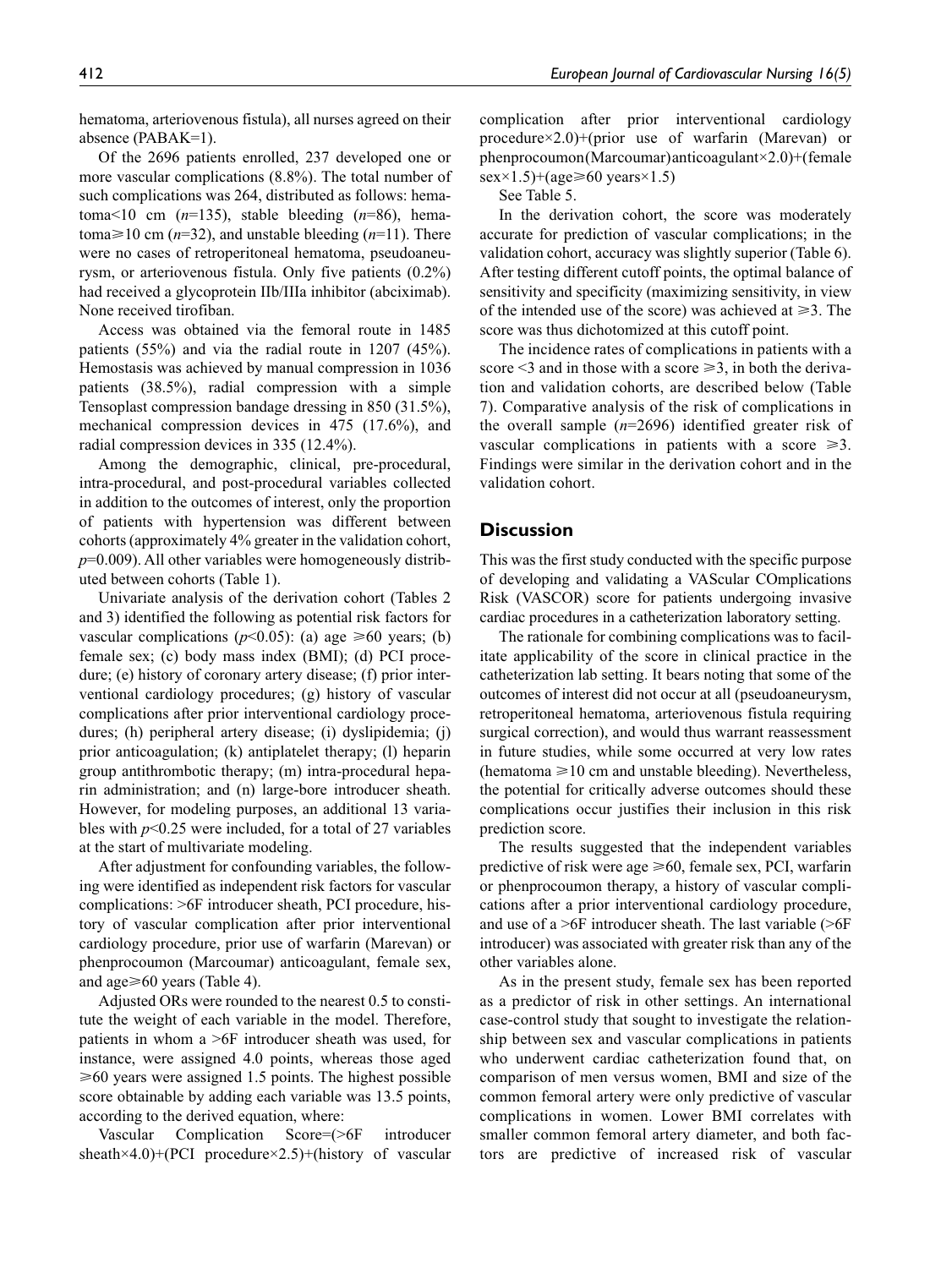| Variable                                           | Derivation cohort<br>$(n=1751)$ | Validation cohort<br>$(n=945)$ | Þ     |
|----------------------------------------------------|---------------------------------|--------------------------------|-------|
| Age, years <sup>a</sup>                            | $62.7 \pm 11$                   | $63.2 \pm 11$                  | 0.29  |
| Male sex                                           | 1060(60.5)                      | 552 (58.4)                     | 0.28  |
| Body mass index, <sup>a</sup> (kg/m <sup>2</sup> ) | $27.9 \pm 4.8$                  | $28.1 \pm 4.7$                 | 0.40  |
| <b>Facility</b>                                    |                                 |                                |       |
| Hospital A                                         | 580 (33.1)                      | 316 (33.4)                     | 0.76  |
| Hospital B                                         | 346 (19.8)                      | 196 (20.7)                     |       |
| Hospital C                                         | 825 (47.1)                      | 433 (45.8)                     |       |
| <b>Procedure</b>                                   |                                 |                                |       |
| Cardiac catheterization                            | 1331(76)                        | 692 (73.2)                     | 0.11  |
| Percutaneous coronary intervention                 | 420 (24)                        | 253 (26.8)                     |       |
| <b>Access route</b>                                |                                 |                                |       |
| Femoral                                            | 972 (55.5)                      | 513(54.5)                      | 0.31  |
| Radial                                             | 778 (44.5)                      | 429 (45.5)                     |       |
| <b>Comorbidities</b>                               |                                 |                                |       |
| Hypertension                                       | 1458 (83.3)                     | 823 (87.1)                     | 0.009 |
| Dyslipidemia                                       | 1138(65.2)                      | 618 (65.5)                     | 0.87  |
| Diabetes mellitus                                  | 536 (30.6)                      | 280 (29.6)                     | 0.60  |
| Renal failure                                      | 60(3.4)                         | 32(3.4)                        | 0.96  |
| Renal replacement therapy                          | 23(1.3)                         | 8(0.8)                         | 0.28  |
| <b>Smoking status</b>                              |                                 |                                |       |
| Current smoker                                     | 276 (15.8)                      | 139 (14.7)                     | 0.69  |
| Former smoker                                      | 729 (41.6)                      | 390 (41.3)                     |       |
|                                                    |                                 |                                |       |
| Never smoker                                       | 746 (42.6)                      | 416(44)                        |       |
| Relevant past medical history                      |                                 |                                |       |
| Acute myocardial infarction                        | 318(18.2)                       | 197 (20.8)                     | 0.09  |
| Coronary artery disease                            | 930 (53.1)                      | 486 (51.4)                     | 0.40  |
| Coronary artery bypass grafting                    | 173(9.9)                        | 88 (9.3)                       | 0.63  |
| Interventional cardiology procedure                | 745 (42.5)                      | 390 (41.3)                     | 0.52  |
| Vascular complication after                        | 186(10.6)                       | 103(10.9)                      | 0.82  |
| interventional cardiology procedure                |                                 |                                |       |
| Peripheral artery disease                          | 178(10.2)                       | 93 (9.8)                       | 0.79  |
| <b>Anticoagulation regimen</b>                     | 1292 (73.8)                     | 700 (74.1)                     | 0.87  |
| Anticoagulant therapy                              |                                 |                                |       |
| Warfarin (Marevan)                                 | 47(2.7)                         | 16(1.7)                        | 0.10  |
| Phenprocoumon (Marcoumar)                          | 14(0.8)                         | 7(0.7)                         | 0.87  |
| <b>Antiplatelet therapy</b>                        |                                 |                                |       |
| Aspirin                                            | 1202 (68.6)                     | 650 (68.8)                     | 0.94  |
| Clopidogrel                                        | 528 (30.2)                      | 294 (31.1)                     | 0.61  |
| Ticagrelor                                         | 32(1.8)                         | 12(1.3)                        | 0.28  |
| Prasugrel                                          | 1(0.1)                          | 0(0)                           | 0.46  |
| <b>Heparin therapy</b>                             |                                 |                                |       |
| Enoxaparin                                         | 49 (2.8)                        | 20(2.1)                        | 0.28  |
| Heparin                                            | 47(2.7)                         | 34 (3.6)                       | 0.18  |

**Table 1.** Comparison of demographics, clinical characteristics, and anticoagulation regimen between the derivation and validation cohorts.

All data expressed as *n* (%) unless otherwise noted. a Expressed as mean±standard deviation.

complications; this may explain the greater predisposition of women to these events.<sup>11</sup>

75 years (OR 5.8; 2.1–16.2), and chronic kidney disease (OR 7.3; 2.4–12.3).12

More recently, a study that evaluated the impact of sex on clinical outcomes and hemorrhagic complications after radial PCI reported the following factors as predictors on multivariate analysis: female sex (OR 7.7; 1.8–13.4), age  $\geq$ 

Anticoagulant therapy, represented in the present study by use of warfarin (Marevan) or phenprocoumon (Marcoumar), was also associated with twofold risk of vascular complications, which is consistent with the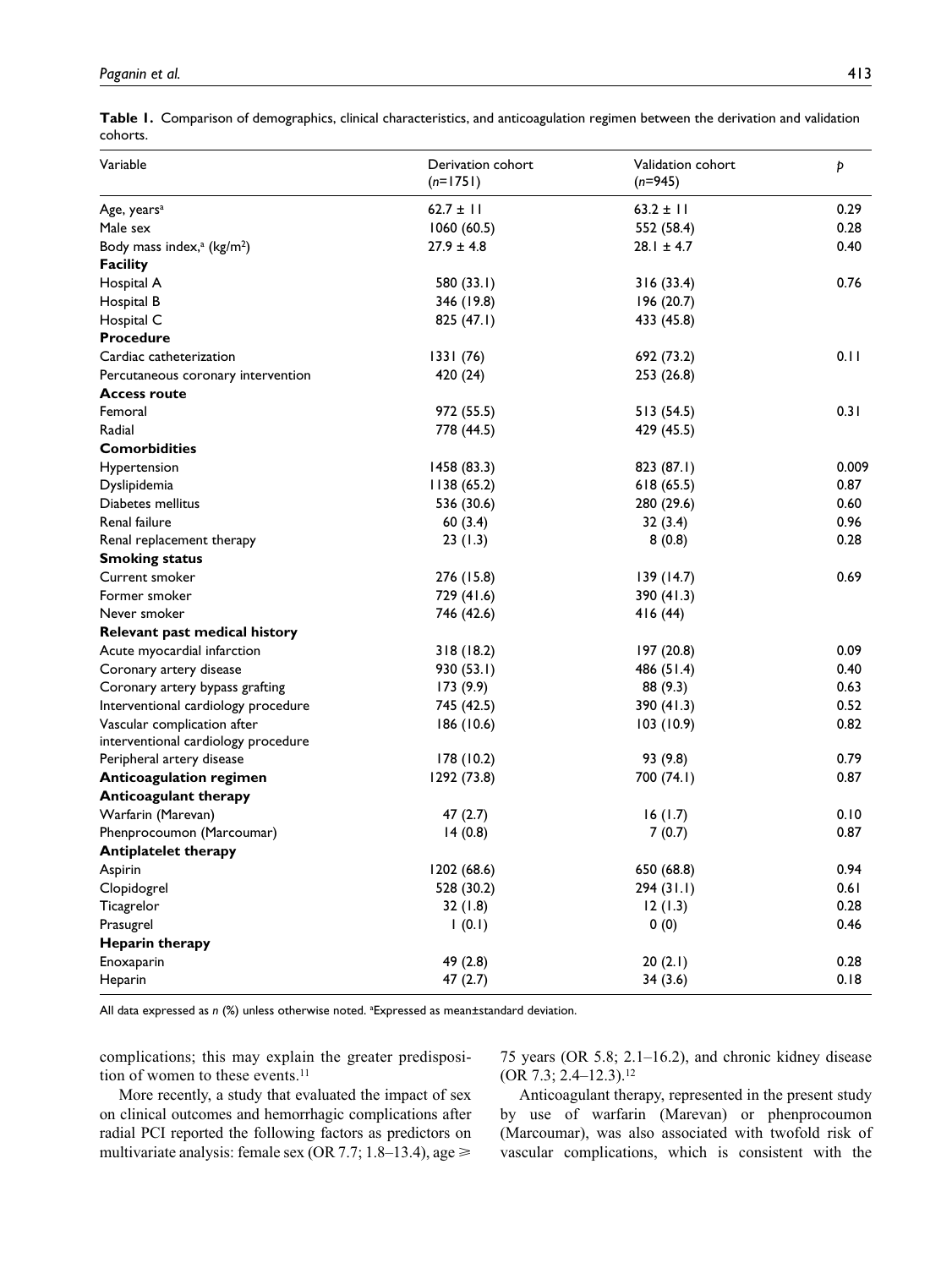| Variable                                                                       | Vascular<br>complication (%) | Þ         |
|--------------------------------------------------------------------------------|------------------------------|-----------|
| Age, years                                                                     |                              |           |
| $60$                                                                           | 7.0                          | $<$ 0.000 |
| ≥60                                                                            | 10.5                         |           |
| Sex                                                                            |                              |           |
| Male                                                                           | 7.7                          | 0.034     |
| Female                                                                         | 11.3                         |           |
| Body mass index, kg/m <sup>2</sup>                                             |                              |           |
| $25$                                                                           | I I.5                        |           |
| $\geqslant$ 25                                                                 | 8.2                          | <0.000∣   |
| <b>Procedure</b>                                                               |                              |           |
| Cardiac catheterization                                                        | 6.7                          | <0.000∣   |
| Percutaneous coronary<br>intervention                                          | 16.9                         |           |
| <b>Diabetes mellitus</b>                                                       |                              |           |
| No                                                                             | 8.8                          | 0.118     |
| Yes                                                                            | 9.9                          |           |
| Hypertension<br>No                                                             |                              |           |
| Yes                                                                            | 7.2<br>9.5                   | 0.169     |
| <b>Renal failure</b>                                                           |                              |           |
| N٥                                                                             | 9                            | 0.058     |
| Yes                                                                            | 13.3                         |           |
| History of acute myocardial infarction                                         |                              |           |
| No                                                                             | 9.0                          | 0.245     |
| Yes                                                                            | 9.7                          |           |
| History of coronary artery disease                                             |                              |           |
| No                                                                             | 6.8                          | < 0.0001  |
| Yes                                                                            | 11.2                         |           |
| History of coronary artery bypass<br>grafting                                  |                              |           |
| No                                                                             | 8.9                          | 0.100     |
| Yes                                                                            | Н                            |           |
| History of interventional cardiology                                           |                              |           |
| procedures                                                                     |                              |           |
| No                                                                             | 7.8                          | <0.000∣   |
| Yes                                                                            | П                            |           |
| History of vascular complications after interventional<br>cardiology procedure |                              |           |
| No                                                                             | 8. I                         | <0.000∣   |
| Yes                                                                            | 18.3                         |           |
| Peripheral arterial disease                                                    |                              |           |
| No                                                                             | 8.6                          | 0.027     |
| Yes                                                                            | 13.5                         |           |
| <b>Current or former smoker</b>                                                |                              |           |
| No                                                                             | 8.8                          | 0.607     |
| Yes                                                                            | 9.4                          |           |
| <b>Dyslipidemia</b>                                                            |                              |           |
| No                                                                             | 7.7                          | 0.027     |
| Yes                                                                            | 9.8                          |           |
| Anticoagulant therapy (warfarin (Marevan) or<br>phenprocoumon ((Marcoumar))    |                              |           |
| No                                                                             | 8.9                          | 0.001     |
| Yes                                                                            | 15                           |           |

|  | Table 2. Univariate analysis of characteristics associated with |  |
|--|-----------------------------------------------------------------|--|
|  | vascular complications in the derivation cohort.                |  |

**Table 2.** (Continued)

| Variable                                                                     | Vascular<br>complication (%) |          |
|------------------------------------------------------------------------------|------------------------------|----------|
| <b>Antiplatelet therapy</b> (aspirin, clopidogrel, ticagrelor,<br>prasugrel) |                              |          |
| No                                                                           | 6.9                          | < 0.0001 |
| Yes                                                                          | 10                           |          |
| Heparin therapy (heparin, enoxaparin, fondaparinux)                          |                              |          |
| No                                                                           | 9                            | 0.045    |
| Yes                                                                          | 12                           |          |

**Table 3.** Univariate analysis of pre-procedural, intraprocedural, and post-procedural characteristics related to vascular complications in the derivation cohort.

| Variable                                                 | Vascular<br>complication (%) | Þ        |
|----------------------------------------------------------|------------------------------|----------|
| Pre-procedural systolic blood pressure, mm Hg            |                              |          |
| 130                                                      | ПJ                           |          |
| $130 - 179$                                              | 7.8                          | < 0.0001 |
| ≥180                                                     | 9.7                          | 0.318    |
| Pre-procedural diastolic blood pressure, mm Hg           |                              |          |
| 100                                                      | 9.4                          | 0.491    |
| $\geq 100$                                               | 6.6                          |          |
| Pre-procedural heart rate, bpm                           |                              |          |
| < 60                                                     | 6.8                          | 0.083    |
| ≥60                                                      | 9.7                          |          |
| Duration of procedure, min                               |                              |          |
| ≤60                                                      | 8.9                          | 0.139    |
| >60                                                      | 12.5                         |          |
| <b>Arterial access site</b>                              |                              |          |
| Femoral                                                  | п                            | 0.198    |
| Radial                                                   | 6.8                          |          |
| Intra-procedural heparin, IU                             |                              |          |
| ≤5000                                                    | 8.6                          | < 0.0001 |
| >5000                                                    | 17.5                         |          |
| Introducer sheath size, French (F)                       |                              |          |
| $≤$ 6F                                                   | 8.7                          | < 0.0001 |
| >6F                                                      | 33.3                         |          |
| Number of vascular access attempts                       |                              |          |
| One attempt                                              | 9. I                         |          |
| Two attempts                                             | 8                            | 0.715    |
| Three attempts                                           | 33.3                         | 0.207    |
| <b>Concomitant venous access</b>                         |                              |          |
| No                                                       | 9. I                         | 0.087    |
| Yes                                                      | 18.2                         |          |
| Timing of introducer sheath withdrawal                   |                              |          |
| Immediate                                                | 7.4                          | 0.139    |
| Delayed ( $\geq 2$ min)                                  | 11.9                         |          |
| Post-procedural systolic blood pressure, mm Hg<br>130    |                              |          |
| $130 - 179$                                              | 8. I<br>10.5                 | <0.000∣  |
| $\geq$ 180                                               | 10.3                         | 0.29     |
|                                                          |                              |          |
| Post-procedural diastolic blood pressure, mm Hg<br>< 100 | 9. I                         | 0.285    |
| $\geq$ 100                                               | 13.4                         |          |
|                                                          |                              |          |
| Post-procedural heart rate, bpm                          |                              |          |
| < 60                                                     | 7.7                          | 0.317    |
| $\geqslant$ 60                                           | 9.7                          |          |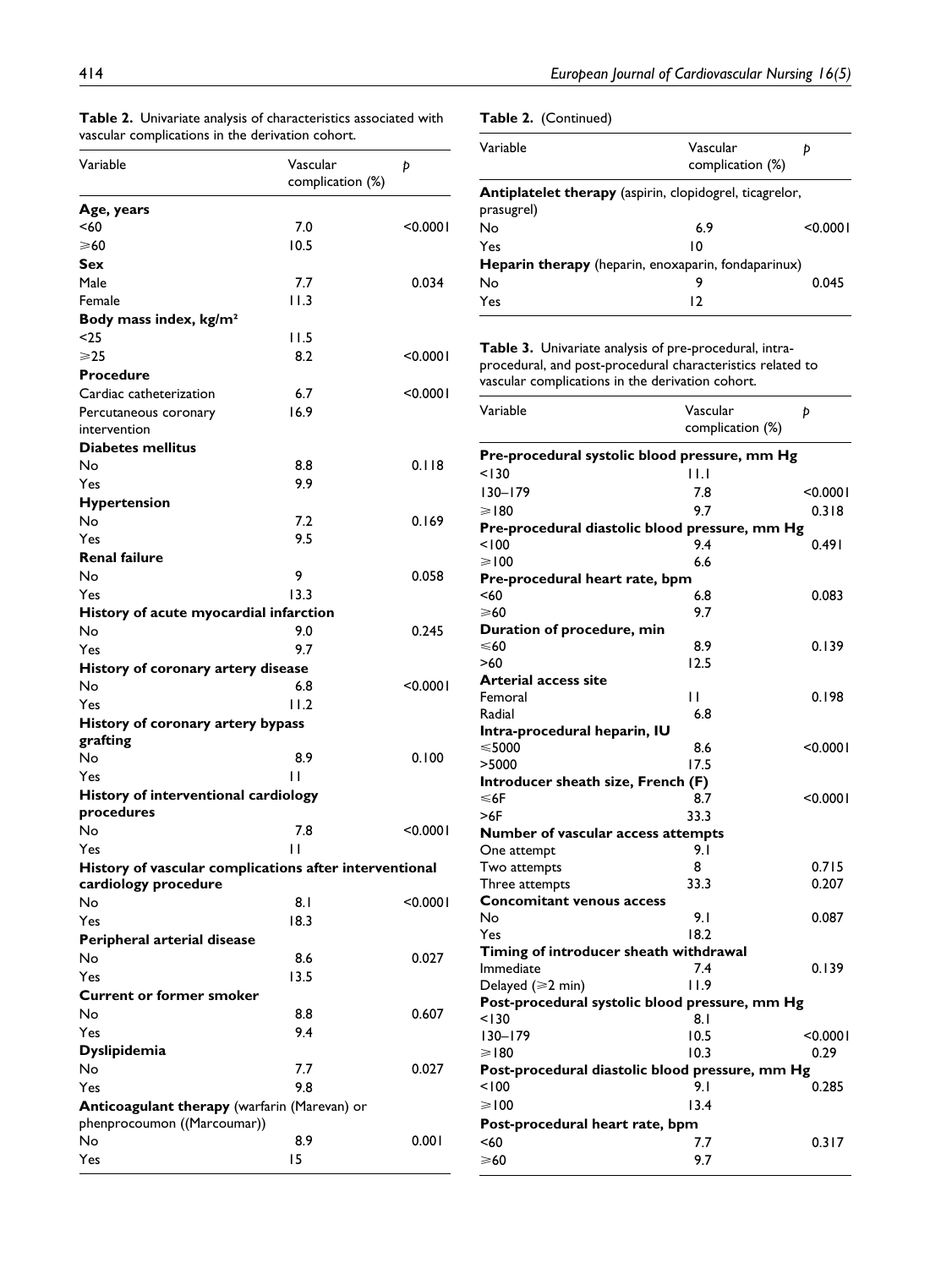| Variables                                                                            | OR crude<br>(95% CI) | OR adjusted<br>$(95\% \text{ Cl})$ |
|--------------------------------------------------------------------------------------|----------------------|------------------------------------|
| >6 French introducer sheath                                                          | $5.25(3.15 - 8.76)$  | $4.17(2.69 - 6.50)$                |
| Percutaneous coronary intervention procedure                                         | $2.84(2.35-3.43)$    | $2.44(2.03-2.92)$                  |
| History of vascular complications after prior<br>interventional cardiology procedure | $2.55$ (1.63-4.00)   | 2.02 (1.45-2.80)                   |
| Anticoagulant therapy (Warfarin (Marevan) or<br>phenprocoumon (Marcoumar))           | $1.80(1.27 - 2.54)$  | $1.88$ (1.28-2.76)                 |
| Female sex                                                                           | $1.52(1.03 - 2.23)$  | $1.57$ (1.12-2.18)                 |
| Age $\geq 60$ years                                                                  | $1.55$ (1.42–1.71)   | $1.49(1.32 - 1.68)$                |

**Table 4.** Univariate and multivariate data results of derivation cohort (*n*=1751). Expressed as odds ratio (OR) (95% confidence interval (CI)).

**Table 5.** Risk score for prediction of vascular complications.

| Characteristic                                                                      | Weight (points) |
|-------------------------------------------------------------------------------------|-----------------|
| >6 French introducer sheath                                                         |                 |
| Percutaneous coronary intervention<br>procedure                                     | 2.5             |
| History of vascular complication after prior<br>interventional cardiology procedure | 2               |
| Prior use of Warfarin (Marevan) or<br>phenprocoumon (Marcoumar) anticoagulant       | 2               |
| Female sex                                                                          | I 5             |
| Age $\geq 60$ years                                                                 | I 5             |

**Table 6.** Diagnostic properties of the risk score for prediction of vascular complications, in the derivation and validation cohorts.

|                                    | Derivation cohort<br>n=1751 (95% CI) | Validation cohort<br>n=945 (95% CI) |
|------------------------------------|--------------------------------------|-------------------------------------|
| Sensitivity                        | $0.66(0.59 - 0.73)$                  | $0.71(0.60 - 0.80)$                 |
| Specificity                        | $0.59(0.56 - 0.61)$                  | $0.58(0.54 - 0.61)$                 |
| Positive<br>likelihood ratio       | $1.61$ (1.42–1.82)                   | $1.67$ (1.42-1.97)                  |
| Negative<br>likelihood ratio       | $0.57(0.46 - 0.72)$                  | $0.50(0.35 - 0.72)$                 |
| Positive post-<br>test probability | $0.14(0.13 - 0.16)$                  | $0.13(0.11 - 0.15)$                 |
| Negative post-<br>test probability | $0.60(0.40 - 0.70)$                  | $0.40(0.30 - 0.60)$                 |
| C-statistic                        | $0.68(0.63 - 0.72)$                  | $0.72(0.70-0.80)$                   |

CI: confidence interval.

existing literature.8 Early identification of drugs being taken by patients and their washout time, whether by means of a thorough history or through voluntary disclosure, is increasingly important. In addition, it is mandatory that providers pay closer attention to the occurrence of these potential events, as longer manual compression time is indicated to ensure hemostasis.

Among the predictors included in this score, that associated with the greatest risk of vascular complications was

introducer sheath size >6F. A previous study of 4595 patients undergoing PCI in Southern Brazil found that the only independent predictor of vascular complications was use of a 7F introducer sheath (OR 3.0; 1.2–7.8). The sole outcome of interest in this study was major complications, defined as hematoma >10 cm, major bleeding, or need for surgical repair.<sup>13</sup> Several studies have reported this factor as an important predictor to be considered when performing interventional cardiology procedures. In clinical practice, there is a trend toward use of ever-smaller introducer sheaths, both to improve patient comfort and to reduce complication rates.

Several initiatives have sought to establish risk prediction criteria, including scores to predict in-hospital mortality,<sup>3–5</sup> major bleeding,<sup>6</sup> and increased risk of readmission within 30 days of  $PCI$ ;<sup>14</sup> however, we are not aware of any risk scores designed to identify predictors of vascular complications in patients undergoing invasive cardiac procedures in the catheterization laboratory setting.

Variables such as age and female sex are consistent with prior scores described in the literature, which suggest that these factors are predictive of the risk of mortality, major bleeding, and 30-day readmission.<sup>3-6,14</sup> The variables anticoagulation, PCI procedure, and large-bore introducer sheath have also been described in the literature as independent predictors of vascular complication risk, $8,9,11-$ 13,15 even though these factors have not been included in any risk scores to date. During development and validation of the present score, we identified an additional independent predictor of vascular complications: a history of complications after prior interventional procedures, which was associated with twofold risk.

The C-statistic of the score developed in the present study was indicative of moderate discriminative capacity, as in the CRUSADE study (C-statistic: 0.72 and 0.71 in the derivation and validation cohorts respectively).<sup>6</sup> However, existing risk scores for mortality prediction have higher C-statistics, such as  $0.87<sup>3</sup>$  and  $0.88<sup>5</sup>$  In the present study, we chose to set a cutoff point for score dichotomization that privileged sensitivity to the detriment of specificity, as the implementation of supplemental measures (such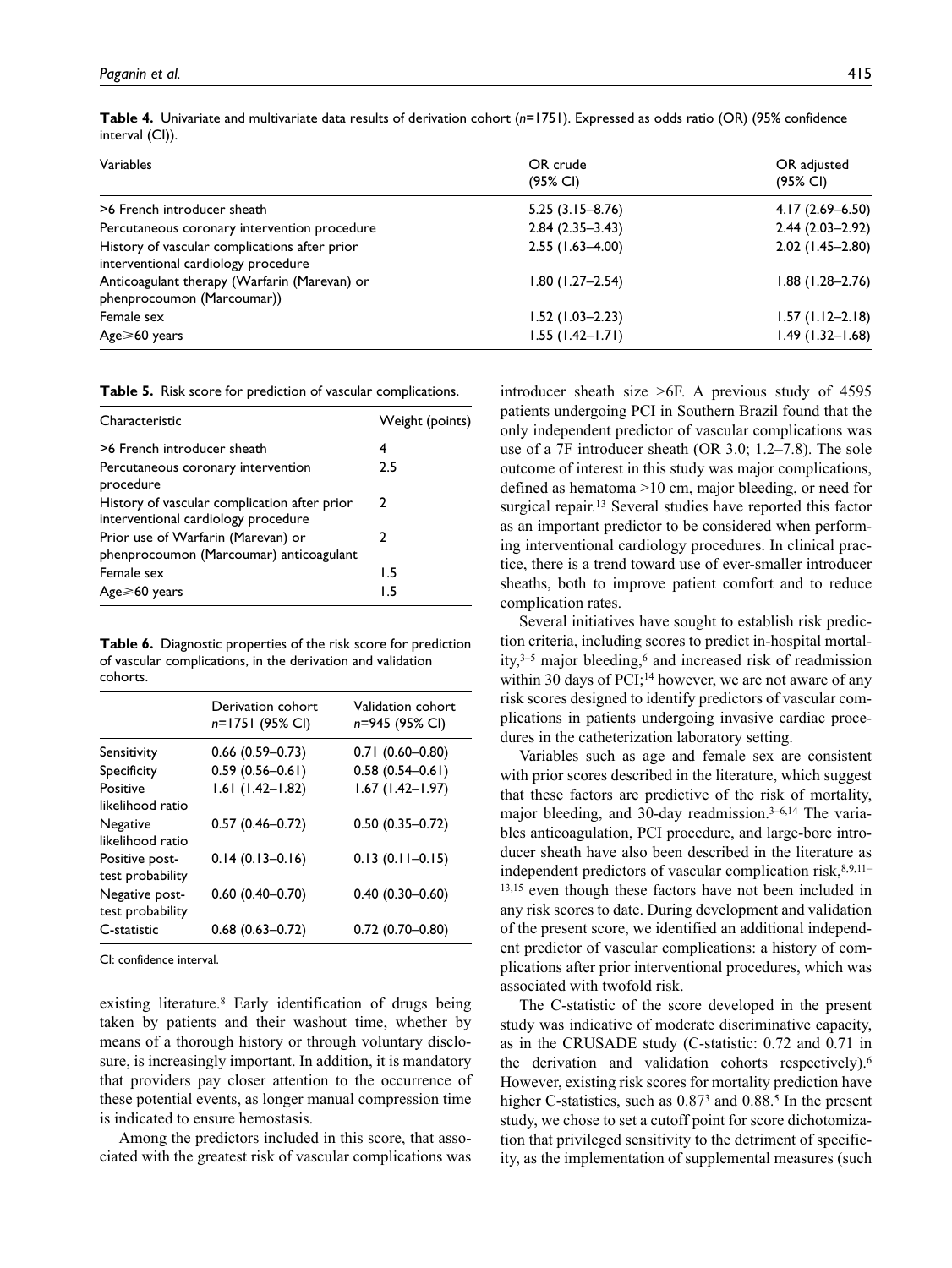|                                                            | Derivation<br>$(n=1751)$ | Validation<br>$(n=945)$ | Overall<br>$(n=2696)$ |
|------------------------------------------------------------|--------------------------|-------------------------|-----------------------|
| Incidence of complications in patients with score<3        | 5.5                      | 4.2                     | 5.5                   |
| Incidence of complications in patients with score $\geq 3$ | 13.9                     | 12.8                    | 13.5                  |
| OR (95% CI)                                                | $2.80; (1.99 - 5.55)$    | $3.3$ ; (1.99–5.94)     | $2.95; (2.22 - 3.91)$ |

CI: confidence interval; OR: odds ratio.

as monitoring and nursing care) in direct patient care is not associated with any additional risk. This yielded an inclusive score, which identifies the majority of patients with the potential for development of vascular complications. Strategies can be designed to optimize the use of human resources, equipment, and physical space when caring for these patients, such as: (a) devoting greater attention to access site compression; (b) increasing access site surveillance; (c) monitoring vital signs and peripheral perfusion; and (d) improving physical allocation of gurneys or chairs to enable enhanced patient monitoring in the recovery suite.

Use and interpretation of this score should allow providers involved in the aftercare of patients who have undergone interventional cardiology procedures to recognize that patients with a score  $\geq 3$  have threefold odds of developing a vascular complication (OR: 2.95). This alone may prompt implementation of measures such as those suggested above.

Development of risk scores has an essential role to play in targeting care and planning best practices. In addition, communication skills and evidence-based knowledge can improve the care provided to patients at all levels, and especially in the secondary prevention setting.16 Knowledge of the risks involved directly in the development of vascular complications can help guide the provision of care, improving patient safety and care quality.

# **Study limitations**

Some limitations of the present study must be noted, including that collection of some variables, such as number of arterial access attempts and venous puncture (intentional or otherwise), was limited by the fact that investigators were not present for all procedures. Nevertheless, this will not have affected our results, because these variables were found to be underpowered on multivariate analysis and were not retained for the final model. Furthermore, we did not include non-cardiac interventional procedures performed in the catheterization laboratory. Another potential limitation is the fact that there was no follow-up for outcome monitoring after hospital discharge; however, only 13% of the study sample remained hospitalized.

The sensitivity and specificity of this score was only moderate. However, the diagnostic performance of a score must be evaluated from the perspective not only of its statistical properties (sensitivity, specificity, predictive values), but also taking into account its accuracy and intended use. Adopting this score as a screening measure to identify patients at higher risk of complications would select a greater number of patients to receive preventive measures (specifically, closer monitoring by the nursing team), which are interventions that do not pose any additional risk or hazard.

# **Conclusion**

The risk score described herein combines six factors that predict vascular complications in patients undergoing cardiac procedures in the catheterization laboratory setting. The cutoff point was established as  $\geq 3$ , on the basis of the optimal balance between sensitivity and specificity. The maximum score is 13.5 points. The component variables are: >6F introducer sheath (four points); PCI procedure (2.5 points); history of vascular complications after prior interventional cardiology procedures (two points); prior use of warfarin (Marevan) or phenprocoumon (Marcoumar) anticoagulant (two points); female sex (1.5 points); and age $\geq 60$  years (1.5 points).

Although this study only identified one novel independent risk factor for vascular events, it was the first to assign weights to each factor according to the magnitude of the risk conferred simultaneously.

## **Implications for practice**

- Availability to the scientific community of a risk score for occurrence of vascular complications.
- Can be administered immediately by nurses to all patients who have undergone invasive cardiology procedures.
- Its application enables advance planning and organization of the care team, with a view to enhanced prevention and safety during patient recovery.
- Future studies should consider differences in the type of device or method used to achieve hemostasis after interventional cardiology procedures.